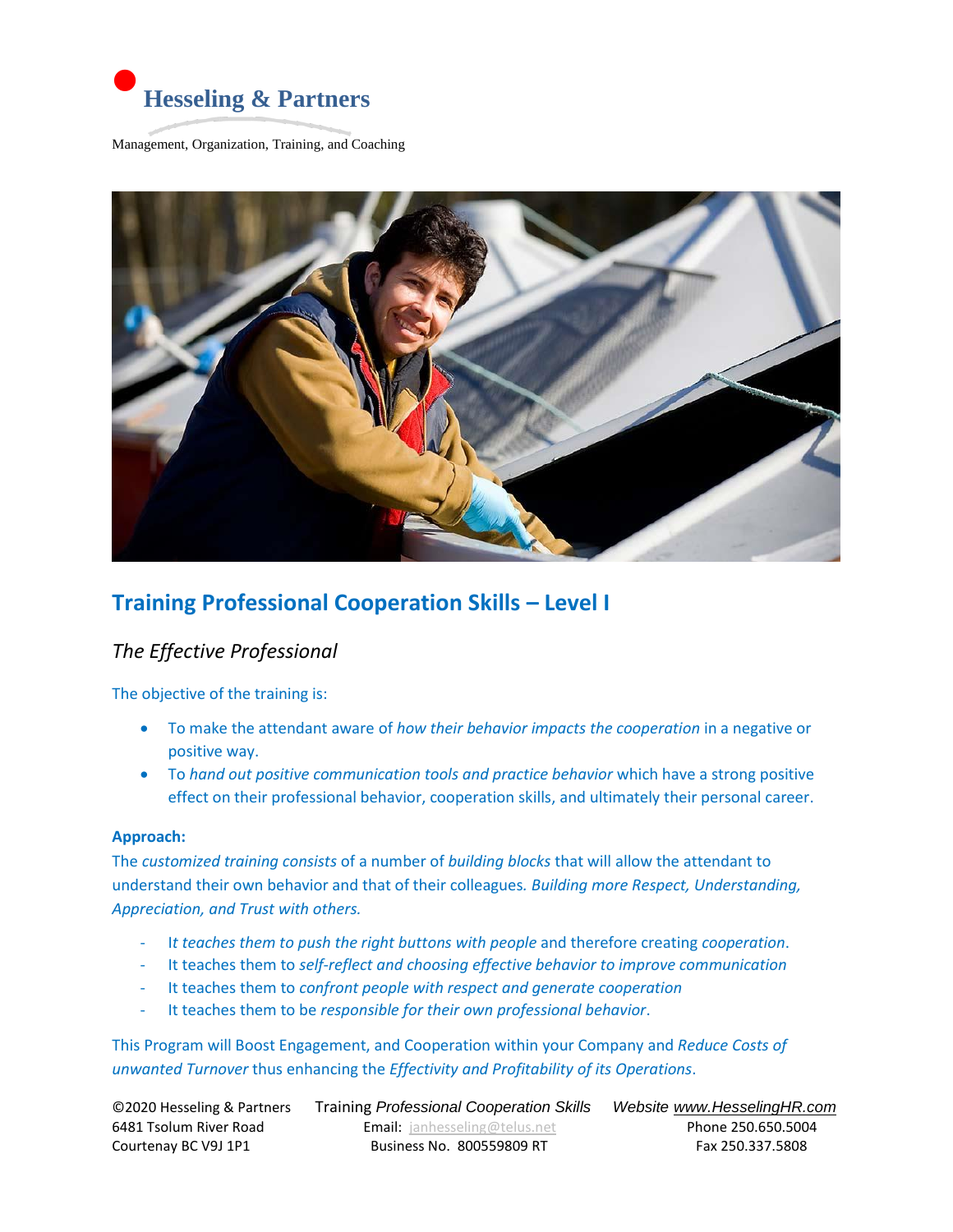# Training Professional Cooperation Skills - Level I

**Who should attend?** This Training is designed for all employees who seek to maximize their performance, advance their career and add more value to their organization. Professional Cooperation Skills Training is practical, effective, and directly usable in your daily operations. You will gain knowledge about effective communication, and cooperation, increase your positive influence in a short period of time.

#### **Outline:**

- Effective Communication building *Respect, Understanding, Appreciation, and Trust* with others
- How to push the right buttons with yourself and others
- Making sure positive intentions have a positive outcome
- Boost your own and other people learning curve
- The Feedback that works Confronting with Respect
- How to Create a well-performing Team
- **Introduction Conflict Resolution an interest-based approach**

Designed to maximize the performance of all employees in important roles, this training will boost their Positive Influencing Skills and provide a versatile toolkit to adequately handle an array of Cooperation challenges. Attendees will become stronger employees by influencing others more positively, building stronger teams, and adding more value to their organizations.

#### **"Pleasure in the job puts perfection in the work." – Aristotle, Greek Philosopher 384 B.C.**

The training starts as soon as possible **in 2020**. Successful completion of the curriculum results in a **Certificate of Completion**, at no extra costs. Each training with a total of 18 training hours, is offered in a 6 weekly sequence of 3-hour workshops. Learning objectives are met with practical, personalized homework assignments. The workbook is provided with the costs of programming.

An oral evaluation will be performed after every meeting, a written evaluation concludes the end of the training program. To maximize the result of the training the number of attendants is limited to 6 participants per training.

The total Training cost for 6-8 participants, including workbook is \$..... + 5% GST.

*Jan Hesseling* will be the training Instructor.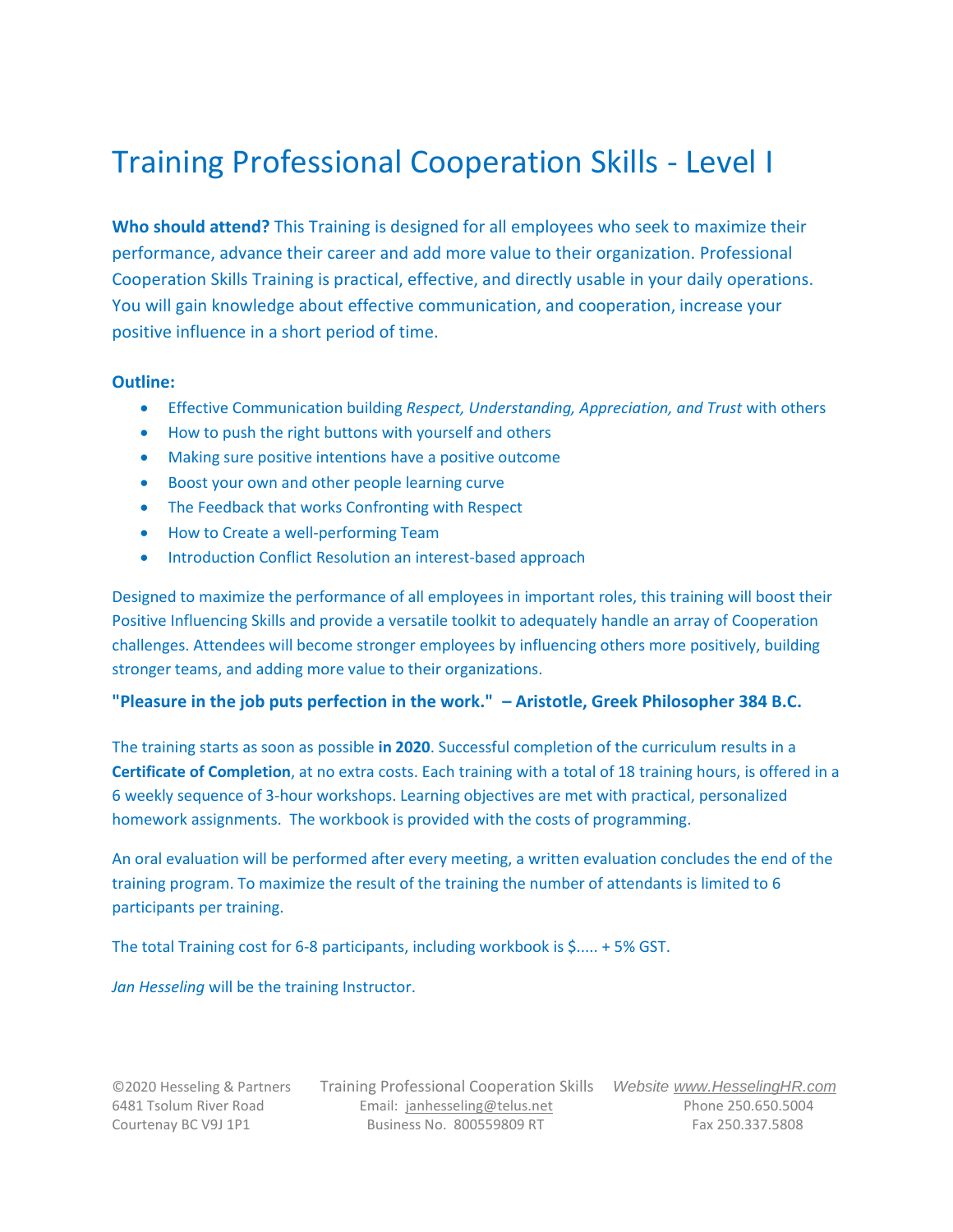# Jan Hesseling BIO



**Jan Hesseling** is a *Business Consultant - Trainer - Coach* and a Human Resources Professional with wide HR management experience gained in different industries in Europe and Canada. His clients are in the Oil and Gas Industry where he provided Recruiting. In the Transportation Industry providing Leadership Training in; Teambuilding and Successful influencing others. In the Forest Industry providing Recruiting. In the IT Industry providing Sales Training, Cooperation Skills, and Leadership Skills Training. For Railroad Companies, he provides Conflict Resolution, Cooperation, and Practical Leadership Skills Training. For the Healthcare Industry, he provides Leadership Coaching on various management levels, and Self-Management workshops for long term addicted clients. For Financial Services and Government, he trains Advisory Skills for consultants.

### His **Professional Cooperation Skills** and **Leadership Training** are *a gem collection of practical influencing tools combined.*

His HR knowledge, experience, and passion for helping organizations will save you time and money and let you focus on what your business does best. His forte is energizing and training people in boosting mutual **(***Self)-Respect and (Self)-Understanding, Appreciation, and Trust* with anyone, using *empathy* as a tool to create more Cooperation. He applies an Interest based approach solving conflicts successfully. Jan is passionate about helping organizations develop workplaces where people are respected, valued and recognized. He will help you create a more productive and engaged workforce, where you and your employees and your business will flourish.

Jan Hesseling is also specialized in helping you to create or improve your operations manuals, so your organization will become more efficient using procedures, systems, and checklists to support a smooth operation and thus increasing your bottom line.